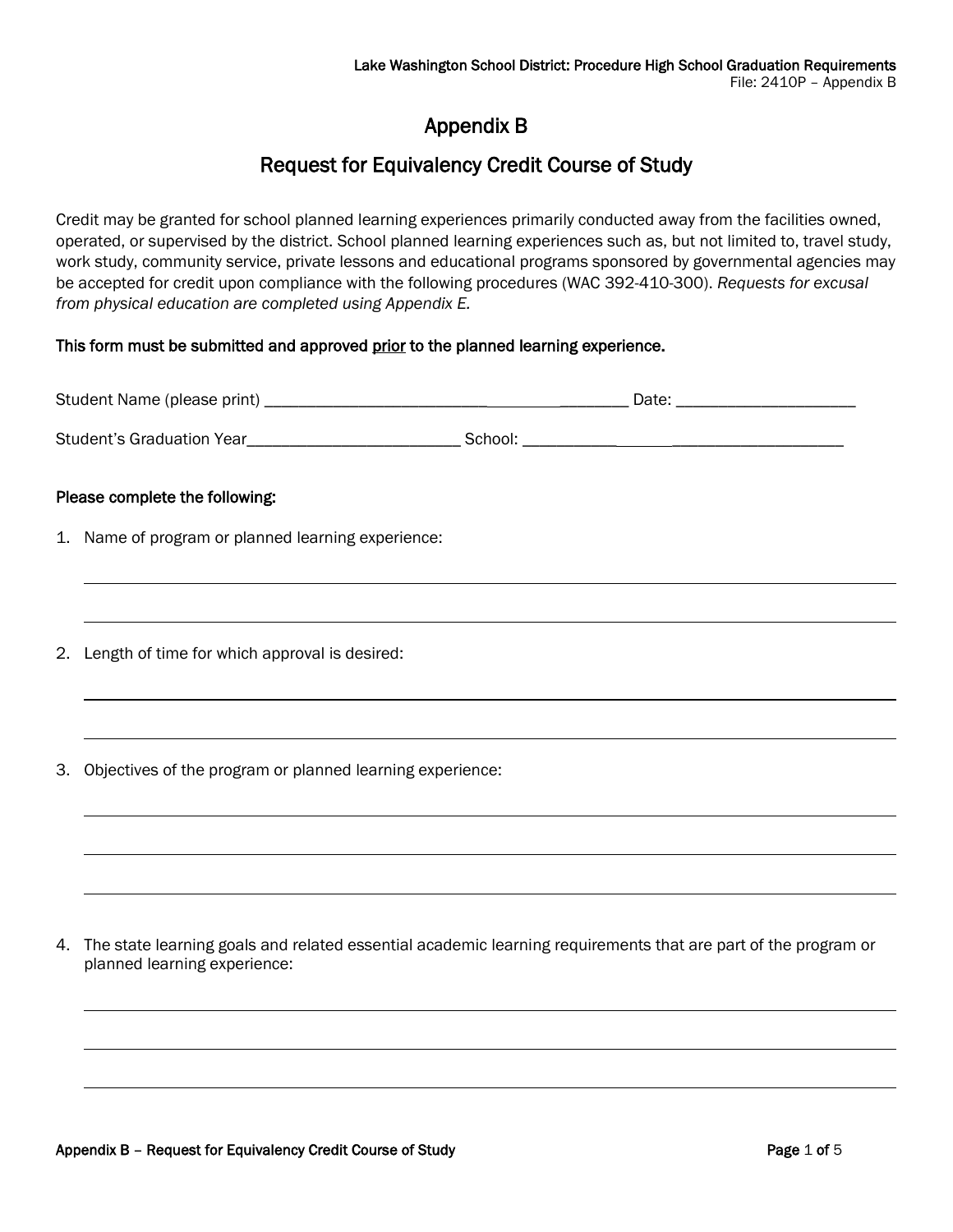5. Description of how credits shall be determined:

6. Content outline of the program and/or major learning activities and instructional materials to be used:

7. Description of how student performance will be assessed:

8. Qualifications of instructional personnel:

9. Plans for evaluation of program:

10. How and by whom the student will be supervised: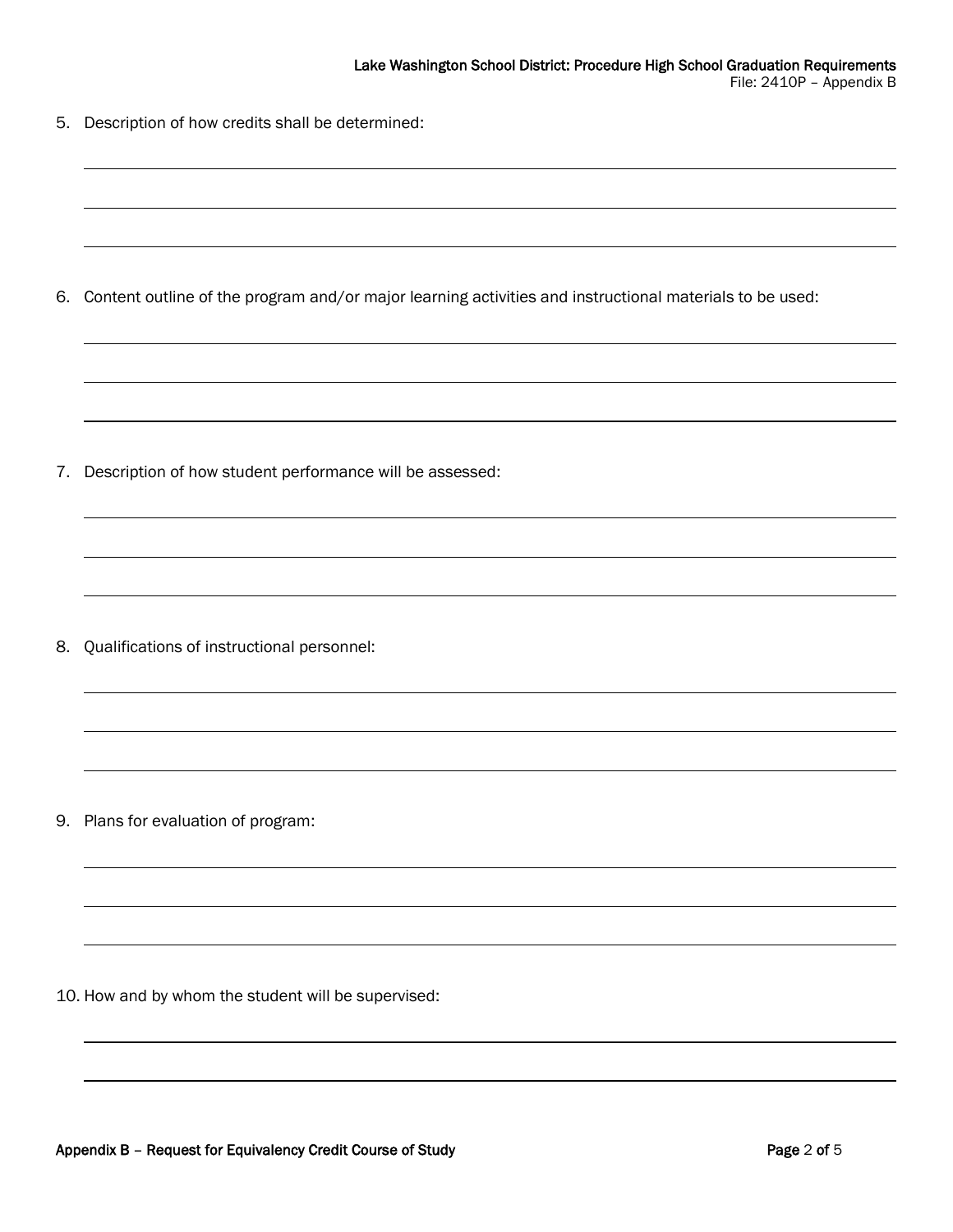### Required Signatures

| <b>Supervising Instructional Personnel</b>      | Date                                                                                                                                                                                                          |  |  |
|-------------------------------------------------|---------------------------------------------------------------------------------------------------------------------------------------------------------------------------------------------------------------|--|--|
| Student                                         | Date                                                                                                                                                                                                          |  |  |
| Parent/Guardian                                 | Date                                                                                                                                                                                                          |  |  |
|                                                 |                                                                                                                                                                                                               |  |  |
|                                                 |                                                                                                                                                                                                               |  |  |
|                                                 |                                                                                                                                                                                                               |  |  |
| Action - To be completed by principal/designee: |                                                                                                                                                                                                               |  |  |
| instructional personnel, and a self-reflection. | Request for equivalency credit approved. To complete the process at the end of the learning experience,<br>the student must submit an activity log, the assessment or evaluation completed by the supervising |  |  |
|                                                 |                                                                                                                                                                                                               |  |  |
|                                                 | Request for equivalency credit not approved.                                                                                                                                                                  |  |  |
| the initial decision.                           | Decisions of the principal or designee may be appealed to the superintendent or designee within 15 school days of                                                                                             |  |  |
| Principal or Designee Signature                 | Date                                                                                                                                                                                                          |  |  |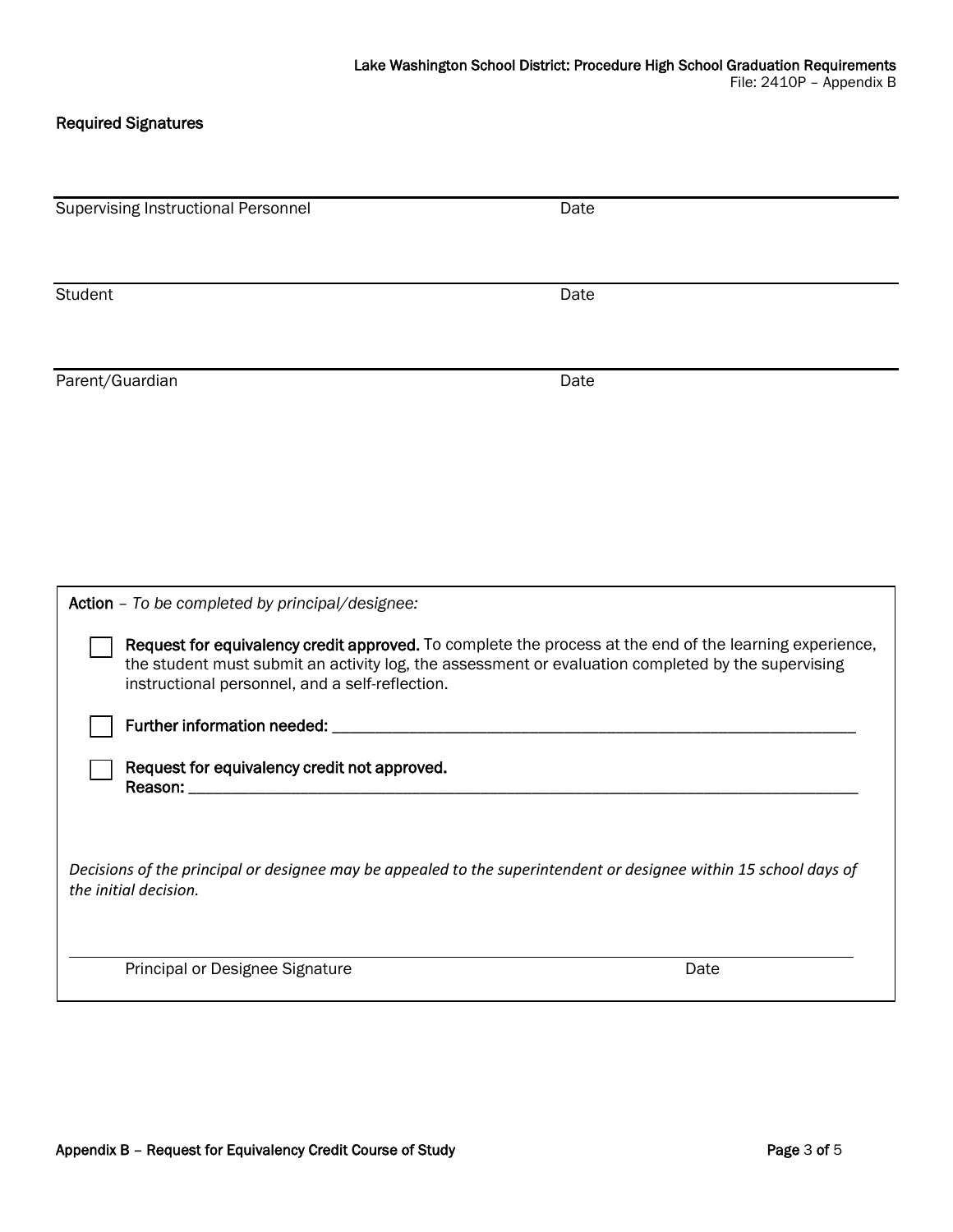## Equivalency Credit Self-Reflection

#### Respond thoughtfully to the following questions:

1. What new knowledge or skill have you learned?

2. How has this experience impacted your personal growth?

3. List any problems you encountered and how you handled them.